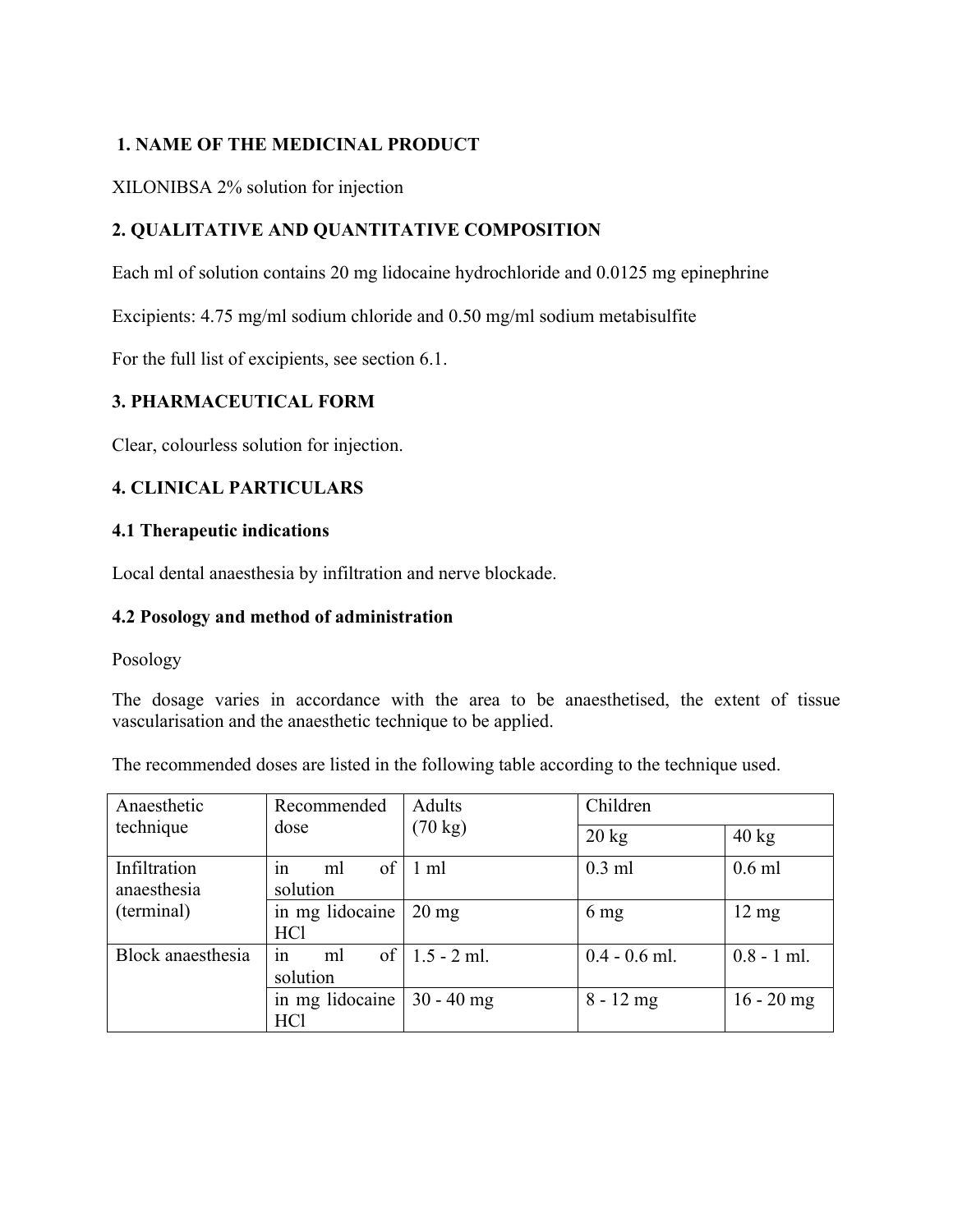### *Adults*

The maximum dose in 24 hours is 490 mg lidocaine (calculated for a person weighing 70 kg), and a dose of 7 mg/kg body weight must never be exceeded.

# *Paediatric population:*

XILONIBSA 2% solution for injection is indicated for use in adults and in children older than 4 years of age. The amount to be injected should be determined by the age and weight of the child and the scale of the operation. The anaesthetic technique must be carefully selected. Painful anaesthetic techniques should be avoided. The behaviour of children must be monitored carefully during treatment. The mean dose for use is in the range 20 mg to 30 mg lidocaine hydrochloride per session. Alternatively, the dose in mg of lidocaine hydrochloride that can be administered in children can be calculated using the expression: weight of child (in kilogrammes) x 1.33. Do not exceed the equivalent of 5 mg lidocaine hydrochloride per kilogramme body weight.

### *Special populations:*

Elevated XILONIBSA 2% levels in plasma may occur in elderly patients due to a reduction in metabolic processes and a lower volume of distribution.

The risk of accumulation is greater in the case of repeated administration and in patients with altered liver function (see section 4.4), therefore it is recommended to administer a lower dose in such cases.

### Method of administration

Local injection / Oromucosal use.

For use in dental anaesthesia only.

Injections must always be administered slowly and with prior aspiration in at least two planes (by rotation of the needle by 180º) to prevent accidental intravascular injection.

The injection rate must not exceed 0.5 ml in 15 seconds, which is equivalent to one cartridge per minute.

# **4.3 Contraindications**

XILONIBSA 2% is contraindicated in the event of hypersensitivity to the active substances, amide-type anaesthetics or any of the excipients listed in section 6.1.

The use of XILONIBSA 2% is contraindicated in children under 4 years of age.

Due to the lidocaine content, XILONIBSA 2% is contraindicated in the event of:

- A known hypersensitivity to amide-type local anaesthetics.
- Severe atrioventricular conduction defects not compensated by a pacemaker.
- A deficiency in plasma cholinesterase activity.
- Severe clotting disorders
- Degenerative nerve disease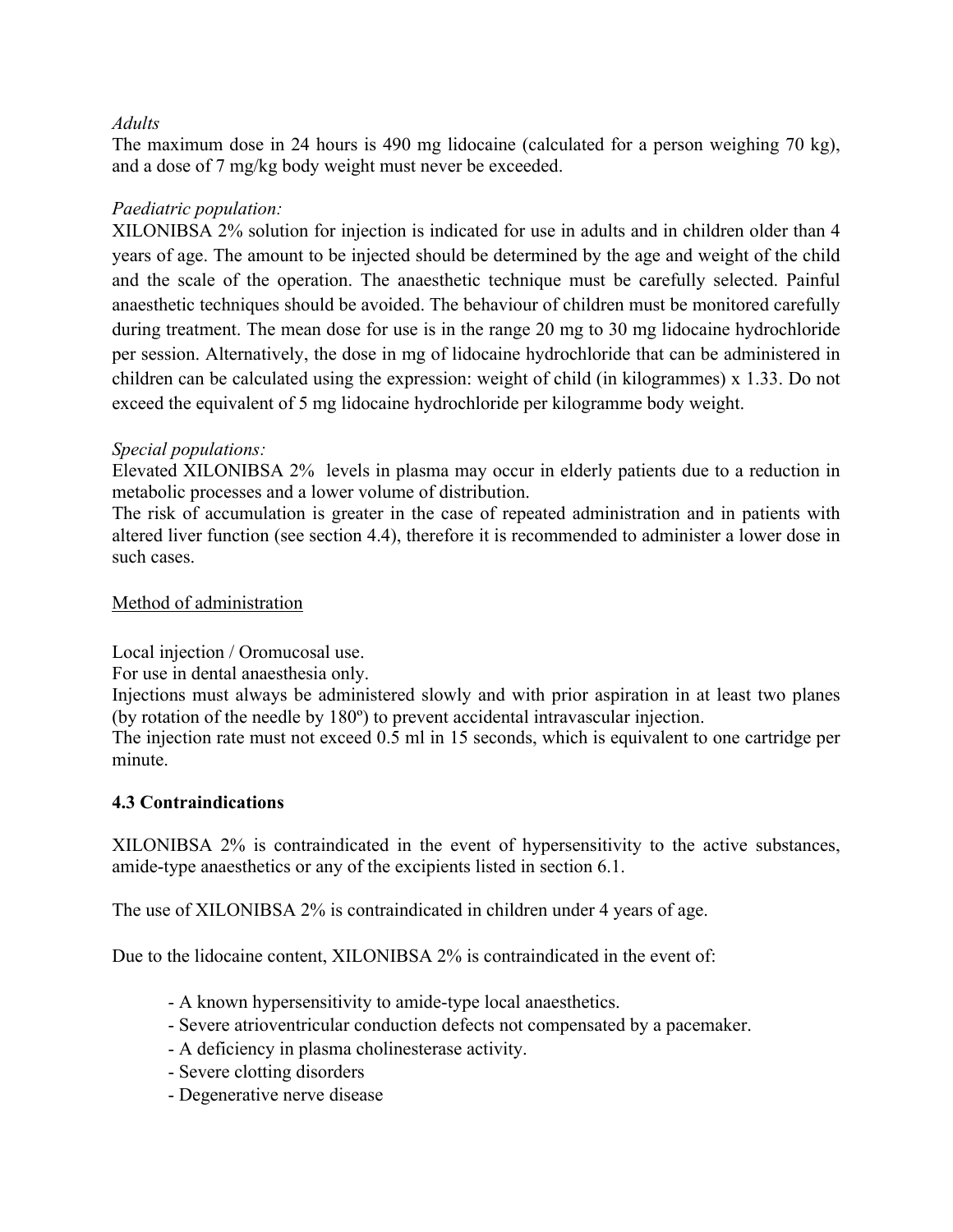Due to the epinephrine (adrenaline) content, XILONIBSA 2% is contraindicated in the event of:

- Unstable angina pectoris
- Recent myocardial infarction
- Recent coronary artery bypass surgery
- Refractive arrhythmias and paroxysmal tachycardia or continuous high-frequency arrhythmia
- Severe untreated or uncontrolled hypertension
- Untreated or uncontrolled congestive heart failure
- Concomitant treatment with monoamine oxidase inhibitors (MAOIs) or tricyclic antidepressants (see section 4.5).

Due to the metabisulfite content, XILONIBSA 2% is contraindicated in the event of:

- Allergy or hypersensitivity to sulfite.
- Severe bronchial asthma

# **4.4 Special warnings and precautions for use**

Accidental intravascular injections may be associated with seizures followed by central nervous system failure or cardiopulmonary arrest. Resuscitation equipment, oxygen and other medicinal products for resuscitation must be immediately available.

It must be taken into consideration that during treatment with clotting inhibitors (e.g. heparin or acetylsalicylic acid), accidental intravascular injection when administering a local anaesthetic may cause severe bleeding with increased haemorrhagic tendency (see section 4.5)

The injection of local anaesthetics into infected or inflamed regions must be avoided.

The patient must be warned of the possibility of injuries due to involuntary biting of the lips, tongue and buccal mucosa while these structures are anaesthetised. Consequently, food intake must be postponed until sensitivity returns.

The presence of sodium metabisulfite as excipient may cause the onset of allergic-type reactions, including anaphylactic-type reactions and bronchospasm, especially in patients with a history of asthma or allergies.

This medicine contains less than 1 mmol (23 mg) sodium per ml, and is thus considered to be essentially "sodium-free".

The product should be administered with caution in patients with impaired cardiovascular function since they are less able to compensate for functional changes associated with the prolongation of A-V conduction produced by these drugs (see section 4.3).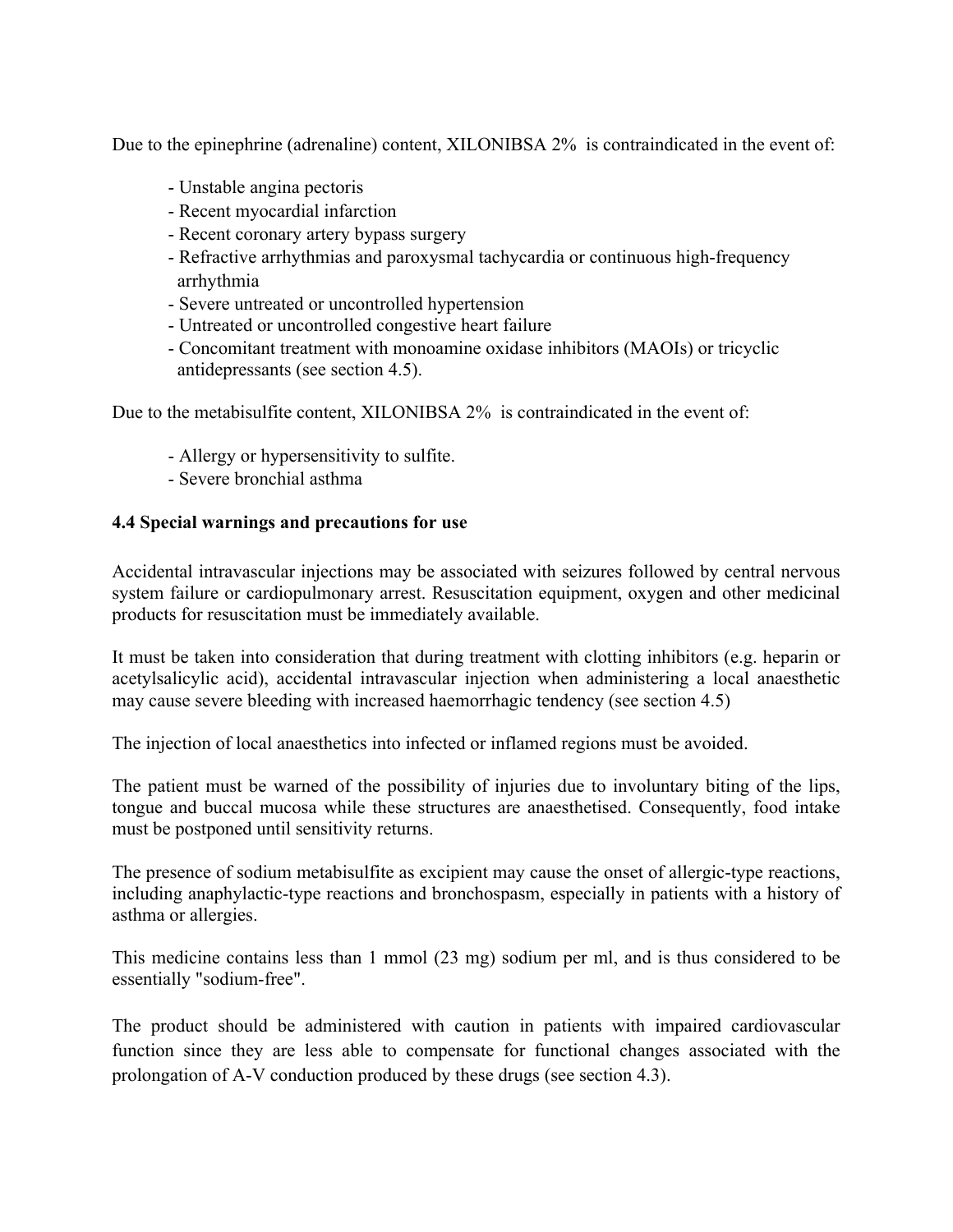XILONIBSA 2% must be used with special caution in the case of:

- Angina pectoris
- Arteriosclerosis
- Clotting disorders
- Diabetes mellitus
- Severe liver dysfunction
- Lung diseases, particularly allergic asthma
- Epilepsy
- Phaeochromocytoma
- Narrow-angle glaucoma
- Thyrotoxicosis
- Acute porphyria XILONIBSA 2% solution for injection is probably porphyrinogenic and should only be prescribed to patients with acute porphyria on strong or urgent indications. Appropriate precautions should be taken for all porphyric patients.

### **4.5 Interaction with other medicinal products and other forms of interaction**

Due to its lidocaine content, XILONIBSA 2% must be used with care in patients who are also receiving drugs that present structural similarities to local anaesthetics (for example, class Ib antiarrhythmic agents) as their toxic effects are additive in nature.

Due to its epinephrine content, XILONIBSA 2% must be used with care in patients simultaneously receiving one of the following drugs:

- Coagulation inhibitors (heparin), non-steroidal anti-inflammatories (NSAIDs), plasma substitutes (dextran), phenothiazines, butyrophenones: decrease in the vasopressor effect of epinephrine, possibly causing hypotension, tachycardia and an increased haemorrhagic tendency.

- Tricyclic antidepressants, monoamine oxidase inhibitors (MAOIs), ergotamine-type oxytocic drugs, non-selective beta-blockers (propranolol): increase in the vasopressor effect of epinephrine, possibly causing severe hypertension and bradycardia.

### **4.6 Fertility, pregnancy and lactation**

### Pregnancy

Although there is no evidence from animal studies of harm to the foetus, XILONIBSA 2% should not be used during pregnancy unless clearly necessary.

The administration of XILONIBSA 2% during pregnancy may cause foetal bradycardia due to the local anaesthetic content, as well as decreased intrauterine blood flow due to the epinephrine content, especially in the case of accidental intravascular injection.

### Breast-feeding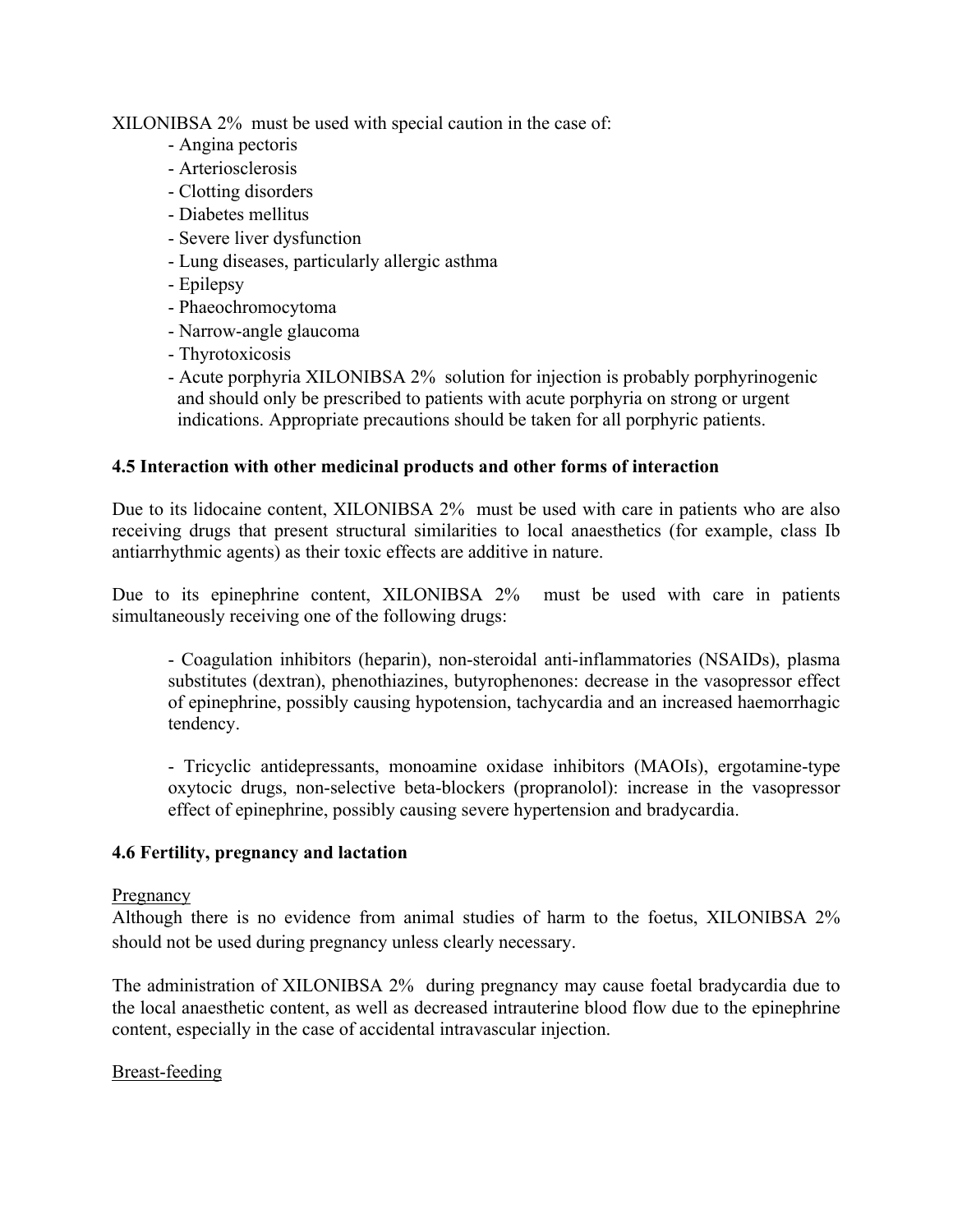Lidocaine is excreted in breast milk but in such low quantities that, in general, there is no risk to the newborn. There are no data regarding epinephrine excretion in breast milk, although it is unlikely to affect the newborn, therefore XILONIBSA 2% can be used during breast-feeding.

# **4.7 Effects on ability to drive and use machines**

Depending on the dose and site of administration, local anaesthetics may affect mental functions and temporarily alter locomotion and coordination. When administering this medicine, the doctor or dentist must evaluate in each particular case whether the ability of the patient to react has been compromised and whether the patient can drive or use machines. The patient must remain in the consulting room for at least 30 minutes after the intervention.

# **4.8 Undesirable effects**

The adverse reactions strictly attributable to the local anaesthetic are limited. However, the physiological effects of nerve blockade are common, although they vary considerably depending on the type of blockade administered.

| <b>FREQUENCY</b>                                                                              | <b>DISORDERS</b><br><b>EFFECTS</b>    |                                                                                                                                                                                                                                                                                                                                             |  |
|-----------------------------------------------------------------------------------------------|---------------------------------------|---------------------------------------------------------------------------------------------------------------------------------------------------------------------------------------------------------------------------------------------------------------------------------------------------------------------------------------------|--|
| <b>Rare</b> $(\geq 1/10,000)$<br>to<br>$\leq$ 1/1000)                                         | Heart disorders                       | Hypotension, arrhythmias, bradycardia,<br>cardiac arrest.                                                                                                                                                                                                                                                                                   |  |
|                                                                                               | <b>Nervous</b><br>system<br>disorders | Metallic taste, tinnitus, feeling of<br>dizziness, nausea, vomiting, anxiety,<br>headaches,<br>tremors, nystagmus,<br>increased breathing rate.<br>Paresthesia (numbness accompanied by<br>a burning sensation) of the lip and/or<br>tongue.<br>Unconsciousness and seizures, coma<br>and respiratory arrest (in the event of<br>overdose). |  |
|                                                                                               | Respiratory<br>disorders              | Tachypnoea followed by bradypnoea,<br>possibly causing apnoea.                                                                                                                                                                                                                                                                              |  |
| General disorders<br><b>Very rare</b> $(< 1/10,000)$<br>and administration<br>site conditions |                                       | Allergic reactions, skin rash, erythema,<br>pruritus, oedema of the tongue, mouth,<br>lips or throat and, in the most severe<br>cases, anaphylactic shock.                                                                                                                                                                                  |  |

*The following adverse reactions can occur as a result of the content of lidocaine as local anaesthetic:*

*The following adverse reactions can occur as a result of the content of epinephrine as a vasoconstrictor:*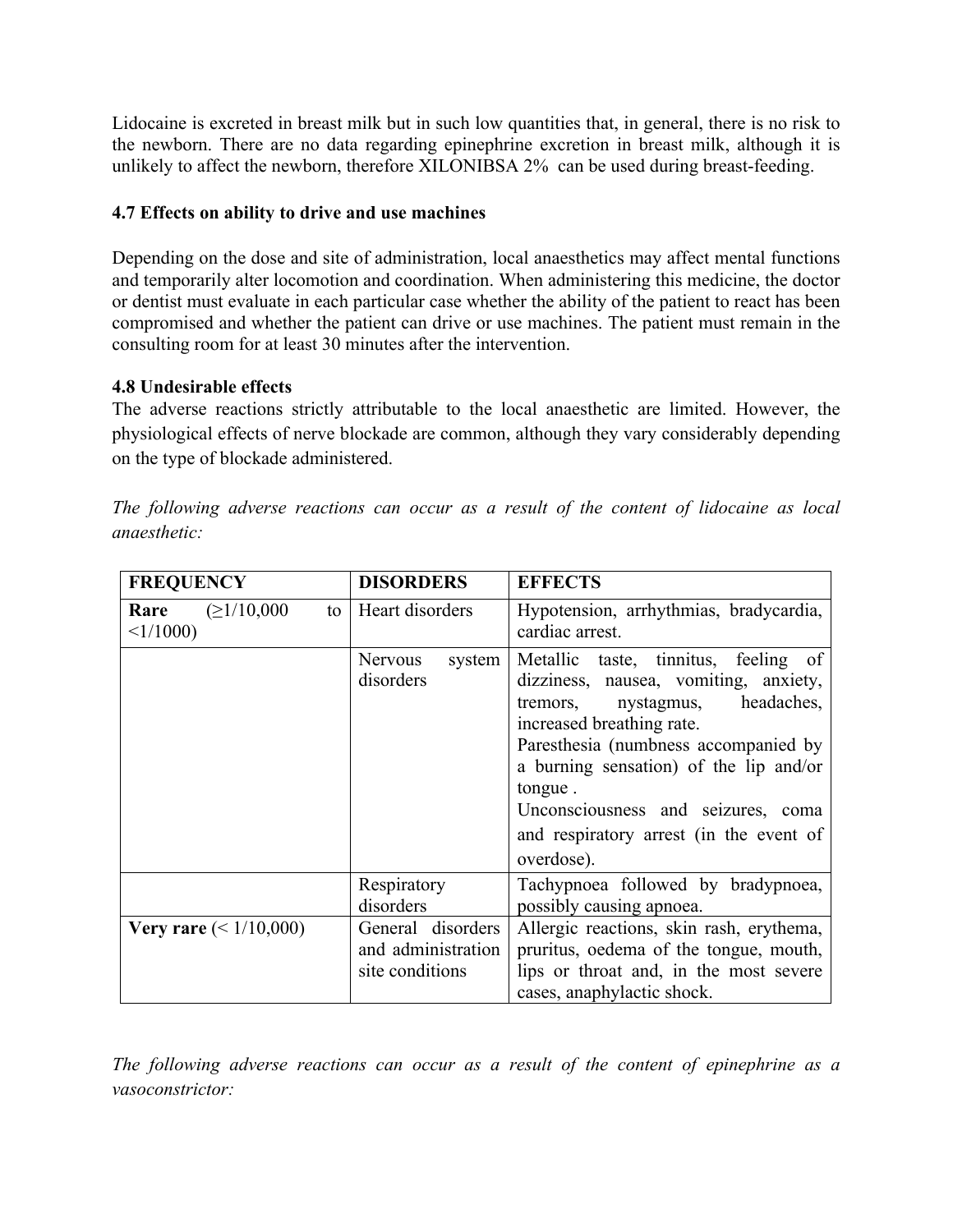| <b>FREQUENCY</b>                          |  | <b>DISORDERS</b>     | <b>EFFECTS</b>                                                                                                                                                                                                            |
|-------------------------------------------|--|----------------------|---------------------------------------------------------------------------------------------------------------------------------------------------------------------------------------------------------------------------|
| $\geq$ 1/10,000<br>Rare<br>$\leq$ 1/1000) |  | to   Heart disorders | Hot sensation, sweating, migraine-type<br>headaches, increased blood pressure,<br>angina pectoris disorders, tachycardias,<br>tachyarrhythmias, and cardiac arrest, as<br>well as oedematous swelling of the<br>thyroids. |

*The following adverse reactions can occur as a result of the content of metabisulfite as an excipient:*

| <b>FREQUENCY</b>                | <b>DISORDERS</b> | <b>EFFECTS</b>                                                                                                                                                                                                                                   |
|---------------------------------|------------------|--------------------------------------------------------------------------------------------------------------------------------------------------------------------------------------------------------------------------------------------------|
| <b>Very rare</b> $(< 1/10,000)$ | site conditions  | General disorders   Particularly in bronchial asthmatics, allergic<br>and administration reactions which manifest as vomiting,<br>diarrhoea, wheezing, acute asthma attack,<br>clouding of the consciousness or<br>anaphylactic shock may occur. |

Reporting of suspected adverse reactions:

Reporting suspected adverse reactions after authorisation of the medicinal product is important. It allows continued monitoring of the benefit/risk balance of the medicinal product. Healthcare professionals are asked to report any suspected adverse reactions via the Spanish Pharmacovigilance System for Medicinal Products for Human Use website: https://www.notificaram.es.

# **4.9 Overdose**

Systemic toxic reactions appear immediately after accidental intravascular injection and within 15 to 60 minutes after overdose of the local anaesthetic. Toxicity manifests initially in the central nervous system, followed by the cardiovascular system. In paediatric patients, if the local anaesthetic is administered under general anaesthesia, it is difficult to detect the first signs of toxicity to the local anaesthetic.

### *Central nervous system toxicity*

Initial symptoms include agitation, a feeling of intoxication and numbness of the lips and tongue, paresthesia around the mouth, dizziness, visual problems and ringing in the ears. The onset of speaking difficulties, muscle rigidity and spasms are symptoms that precede major seizures. Respiratory arrest may occur in the most serious cases. Acidosis increases the toxic effects of local anaesthetics. Recovery depends on metabolism of the local anaesthetic and its distribution outside the central nervous system. This occurs rapidly provided large quantities of the medicinal product are not administered.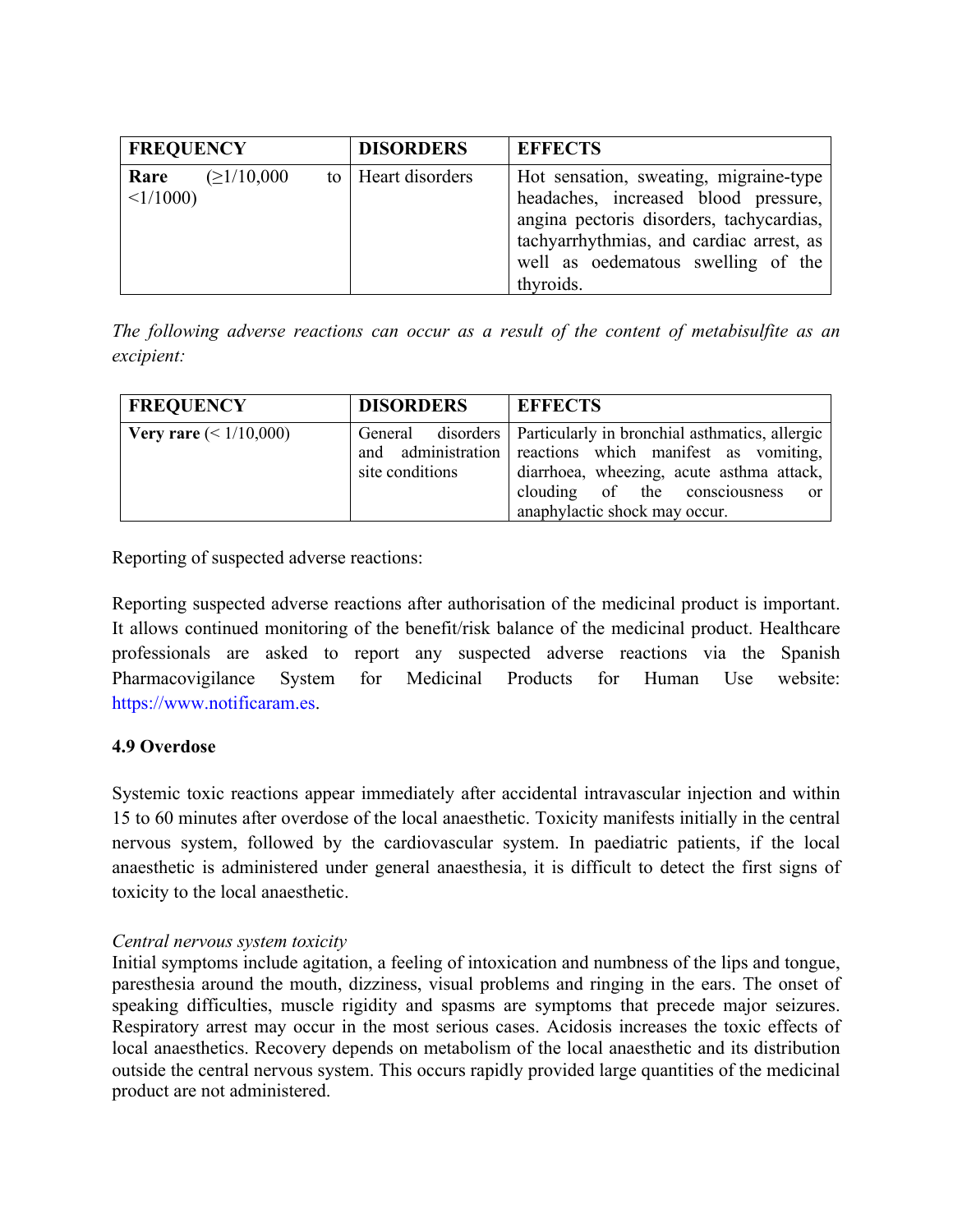### *Cardiovascular system toxicity*

The symptoms associated with the local anaesthetic may include a drop in blood pressure, bradycardia, arrhythmia and cardiac arrest as a result of high systemic concentrations of local anaesthetic.

The symptoms associated with epinephrine are a hot sensation, sweating, headaches, increased blood pressure, tachycardias, tachyarrhythmias and cardiac arrest.

### *General measures*

If these adverse reactions appear, the administration of anaesthetic must be interrupted immediately. Measures will be based on the maintenance or restoration of the vital functions of respiration and circulation, administration of oxygen and intravenous access.

### *Special measures*

- Hypertension: raise the upper part of the body; administer sublingual nifedipine if necessary.
- Seizures: protect the patient from injury; administer benzodiazepines (e.g. diazepam IV) if necessary.
- Hypotension: raise the legs; administer a complete electrolyte IV solution, vasopressors (e.g. etilefrine IV).
- Bradycardia: administer atropine IV.
- Anaphylactic shock: administer a complete electrolyte IVsolution, epinephrine IV, cortisone IV; contact the emergency department.
- Cardiac arrest: apply cardiopulmonary resuscitation; contact the emergency department.

# **5. PHARMACOLOGICAL PROPERTIES**

# **5.1 Pharmacodynamic properties**

Pharmacotherapeutic group: anaesthetics, local – amides – lidocaine; ATC Code: N01B B52.

As is the case with other local anaesthetics, lidocaine exerts a reversible blockade of impulse propagation along the nerve fibres, thereby preventing the movement of sodium ions through the nerve membrane.

Local anaesthetics may exert a similar effect on the excitable membranes of the heart and brain. At high concentrations, lidocaine possesses a quinidine-type action on the myocardium, acting as a cardiac depressor. All local anaesthetics stimulate the CNS and may produce anxiety, restlessness and spasms.

The onset and duration of action of lidocaine are increased by the addition of epinephrine as a vasoconstrictor. This delays absorption of the anaesthetic and results in a greater concentration at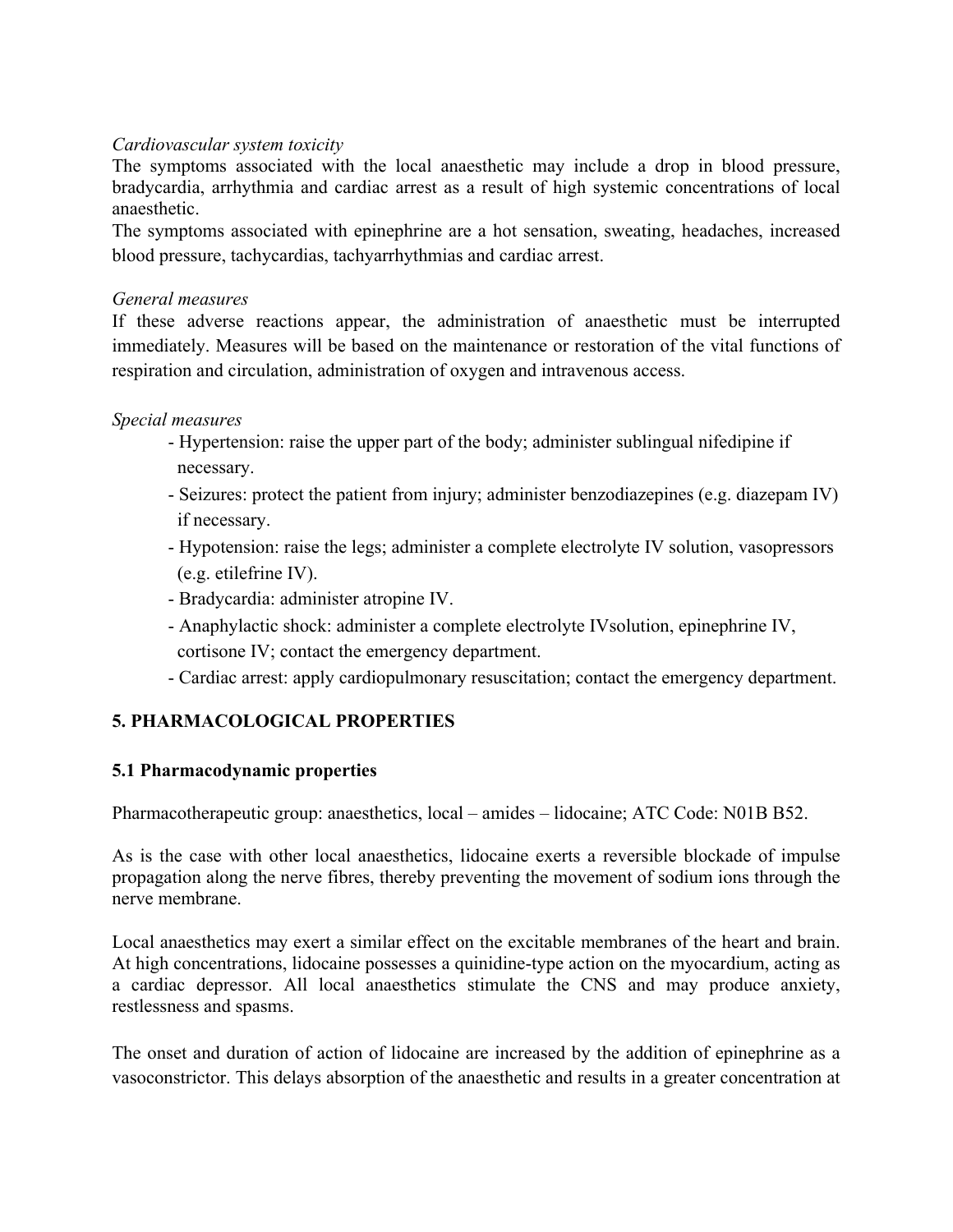the site of administration over a longer period of time, as well as a reduction in the possible occurrence of systemic adverse side effects.

### **5.2 Pharmacokinetic properties**

### **ABSORPTION**

The information obtained from different formulations, concentrations and uses shows that lidocaine is absorbed completely upon parenteral administration and that its absorb ration depends, for example, on various factors such as the site of administration and the presence or absence of a vasoconstrictor. Except for intravascular administration, the highest blood concentrations are obtained via intercostal nerve blockade and the lowest levels after subcutaneous administration.

### **DISTRIBUTION**

The binding of lidocaine to plasma proteins is dependent on the concentration of the drug and the bound fraction decreases with increasing concentration. At concentrations of between 1 and 4 μg free fraction per ml, between 60% and 80% of lidocaine is bound to proteins. Binding is also dependent on the plasma concentration of alpha-1-acid glycoprotein.

Lidocaine crosses the blood-brain barrier and placenta, supposedly by passive diffusion.

### **BIOTRANSFORMATION**

Lidocaine is rapidly metabolised by the liver, with metabolites and non-metabolised drug being excreted via the kidneys. Biotransformation includes oxidative N-dealkylation, aromatic hydroxylation, cleavage of the amide bond and conjugation. N-dealkylation results in the monoethylglycinexylidide and glycinexylidide metabolites. The pharmacological/toxicological actions of these metabolites are similar to, but less potent than, those of lidocaine. Approximately 90% of the lidocaine administered is excreted in the form of various metabolites and less than 10% is excreted unchanged. The primary metabolite in urine is a conjugate of 4 hydroxy-2,6-dimethylaniline.

### **ELIMINATION**

Studies of lidocaine metabolism after injection of an intravenous bolus have shown that the elimination half-life of this agent is between 1.5 and 2 hours. Due to the high metabolisation rate of lidocaine, any condition that affects hepatic function may alter lidocaine kinetics. The half-life may be prolonged twofold or more in patients with hepatic impairment. Renal impairment does not affect lidocaine kinetics but may increase the accumulation of metabolites.

# **5.3 Preclinical safety data**

Non-clinical data reveal no special hazard for humans based on conventional safety pharmacology studies, repeated dose toxicity, genotoxicity, carcinogenic potential, reproductive toxicity.

As is the case for other amide-type local anaesthetics, the active substance may produce central nervous system and cardiovascular system reactions at high doses (see section 4.8. *Undesirable effects*).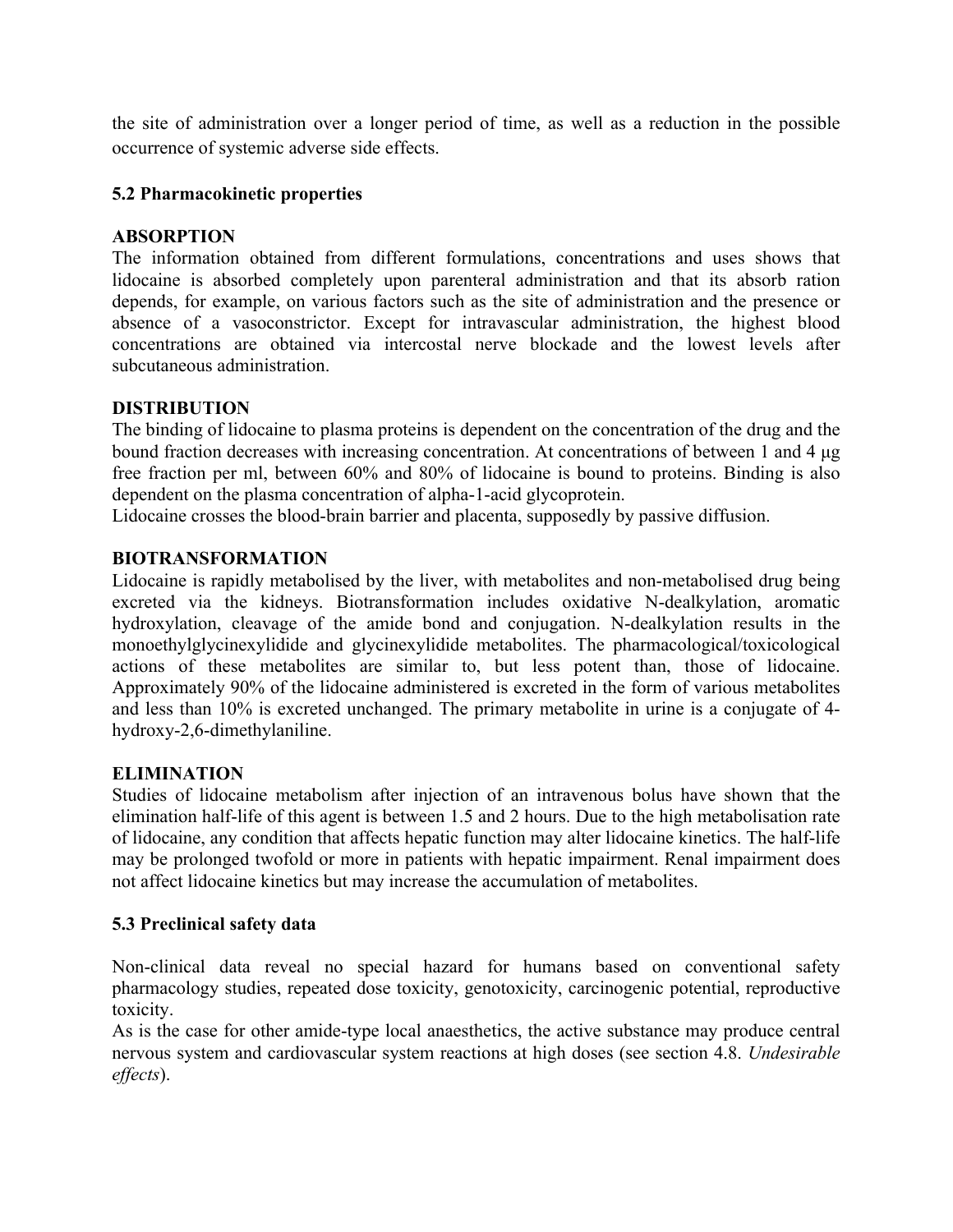A metabolite of lidocaine, 2,6-dimethylaniline, showed weak evidence of activity in some genotoxicity tests. The metabolite 2,6-dimethylaniline has been shown to have carcinogenicity potential in preclinical toxicological studies evaluating chronic exposure.

# **6. PHARMACEUTICAL PARTICULARS**

# **6.1 List of excipients**

Sodium chloride Sodium metabisulfite Hydrochloric acid (to alter the pH) Sodium hydroxide (to alter the pH) Citric acid monohydrate Water for injectable preparations

### **6.2 Incompatibilities**

In solutions with epinephrine, mixing with alkaline solutions may cause rapid degradation of the vasoconstrictor and a greater tendency to precipitate.

# **6.3 Shelf life**

18 months.

# **6.4 Special precautions for storage**

Store below 30ºC and protected from light.

### **6.5. Nature and contents of container**

Neutral, colourless type I glass cartridges, stopper and discs of bromobutyl rubber and capsule of aluminium with a double bromobutyl disc.

XILONIBSA 2% is presented in boxes containing 50 or 100 cartridges of 1.8 ml for selfaspiration.

Not all pack sizes may be marketed.

# **6.6 Special precautions for disposal and other handling**

### Cartridges **for single use only.**

Previously opened cartridges must not be used in other patients. Unused product must be discarded.

Any unused medicinal product or material that has been in contact with it should be disposed of in accordance with local requirements.

# **7. MARKETING AUTHORISATION HOLDER**